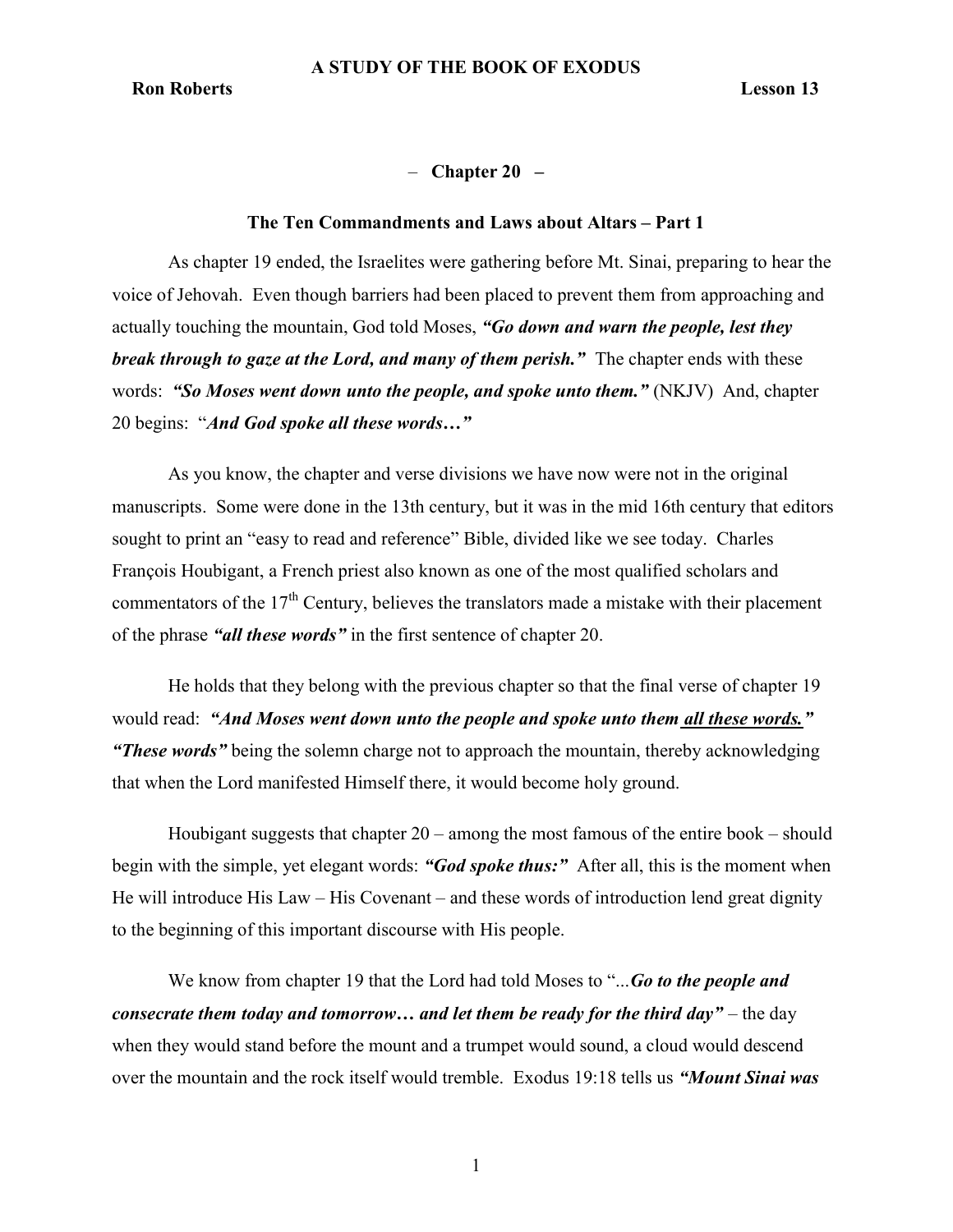# **Ron Roberts** Lesson 13

completely in smoke, because the Lord descended upon it in fire." In order to be in the presence of the Almighty, the Israelites had to be symbolically clean or "sanctified."

Even though we won't hear God's voice speaking to us directly from a mountain or the sky today, we do have the ability to communicate with Him. And we know that we cannot have an intimate, personal relationship with our Creator while we are in an unconsecrated (sin-ridden) state. Our blotches, stains and blemishes have to be washed away by the blood of Jesus. The physical washing these people were commanded to do represents the same idea. "By those who come near Me, I must be regarded as holy; and before all the people I must be glorified." (Leviticus 10:3 NKJV)

On this day, the Creator of all things – who previously had only spoken with the Patriarchs – was now going to address all the Israelites, and allow them to see His presence (a consuming fire) and hear His voice for the first time. Speaking through Moses, God had already communicated to them that a new covenant was imminent. After all, in chapter 19:5 we read, "if you will indeed obey My voice and keep My covenant, then you shall be a special treasure to Me above all people; for all the earth is Mine." No greater words of comfort could have been spoken to a people traveling across the desert toward a new and uncertain future than these: "You shall be a special treasure to Me."

A covenant is an agreement (a pledge) between two or more parties with "terms" that all parties involved agree to follow. Contained in those terms is often a penalty if either party breaches them. Our God is a God of His word, and He made great promises to Israel, BUT… for them to come true, they had to live up to their side of the agreement. God makes great promises to us as well, and under New Testament law, ALL people are a "special treasure" to Him – we are His creation! We know He doesn't want anyone to perish (2 Peter 3:9), but we still must abide by His covenant… on His terms.

We know the foundation of His covenant as The Ten Commandments. And, contrary to what many believe, the concepts were not new ones. No, they hadn't yet been written in stone, but they had been written into the heart of man when he was created and placed in the Garden of Eden. Man was sinless in the beginning. There were no thoughts of evil, immorality or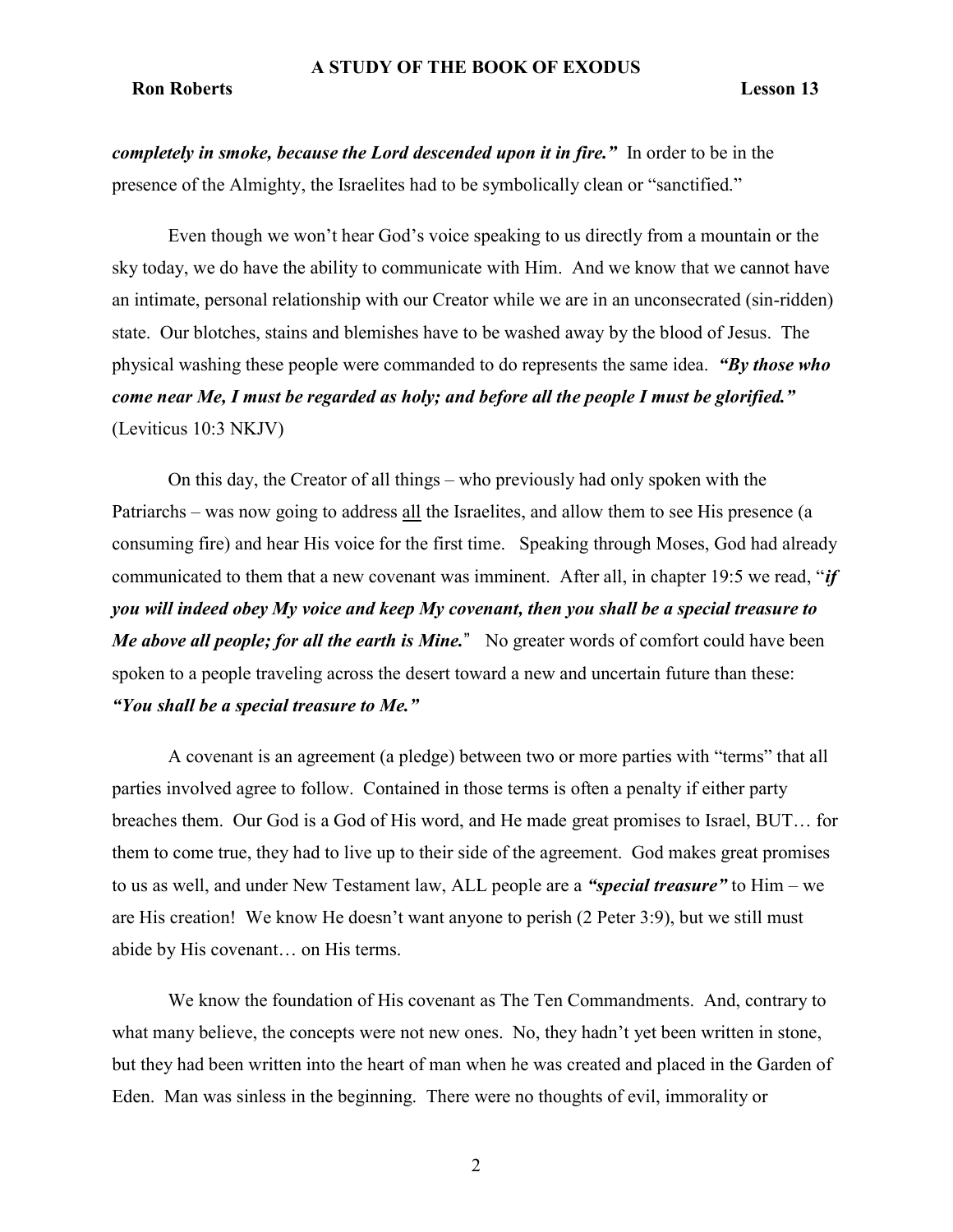#### Ron Roberts Lesson 13

deception in his heart. But with the passage of time and the ever-present influence of Satan, sin had pushed those unspoken rules so far back in man's memory that they were virtually forgotten. Remember what God said before the great flood? "... every imagination of the thoughts of his [man's]heart was only evil continually." (Gen. 6:5 KJV) And the 239 years they spent in Egypt – where the concept of morality was all but non-existent – drove these concepts even farther away from their hearts and minds.

And, as I intimated above, the 10 Commandments we are about to discuss are not the sum total of Jehovah's covenant. They are the foundation upon which His standard for how He wants His people to live is built. All around us is evidence that they have been distorted, amended, or even eradicated by man's opinion of "what God surely meant" when He said these things. But, regardless of what man chooses to believe, those "rules" serve as the standard by which many judgments are going to come upon this earth, first to the household of faith and then to everyone else: "For the time has come for judgment to begin at the house of God; and if it begins with us first, what will be the end of those who do not obey the gospel of God?" (1 Peter 4:17 NKJV)

As Moses is reviewing the 10 Commandments with the Israelites in Deuteronomy, he reminds them, "Jehovah our God made a covenant with us when He said, 'I am the Lord, your God, who brought you out of the land of Egypt, out of the house of slavery." There is much more to these foundational Ten Commandments than what appears on the surface. Let's discuss each of these "terms" of God's covenant individually.

#### THE FIRST COMMANDMENT –

# "You shall have no other gods before me."  $(Exodus 20:3 NKJV)$

We know that heathen nations worship idols. But lest we think we are "safe" from violating this first commandment because we don't have a statue of a god in our home; let's remember what an idol can be: Anything that comes between us and the Lord! It could be money, our career, a pastime, a relationship with someone, an inappropriate behavior, or even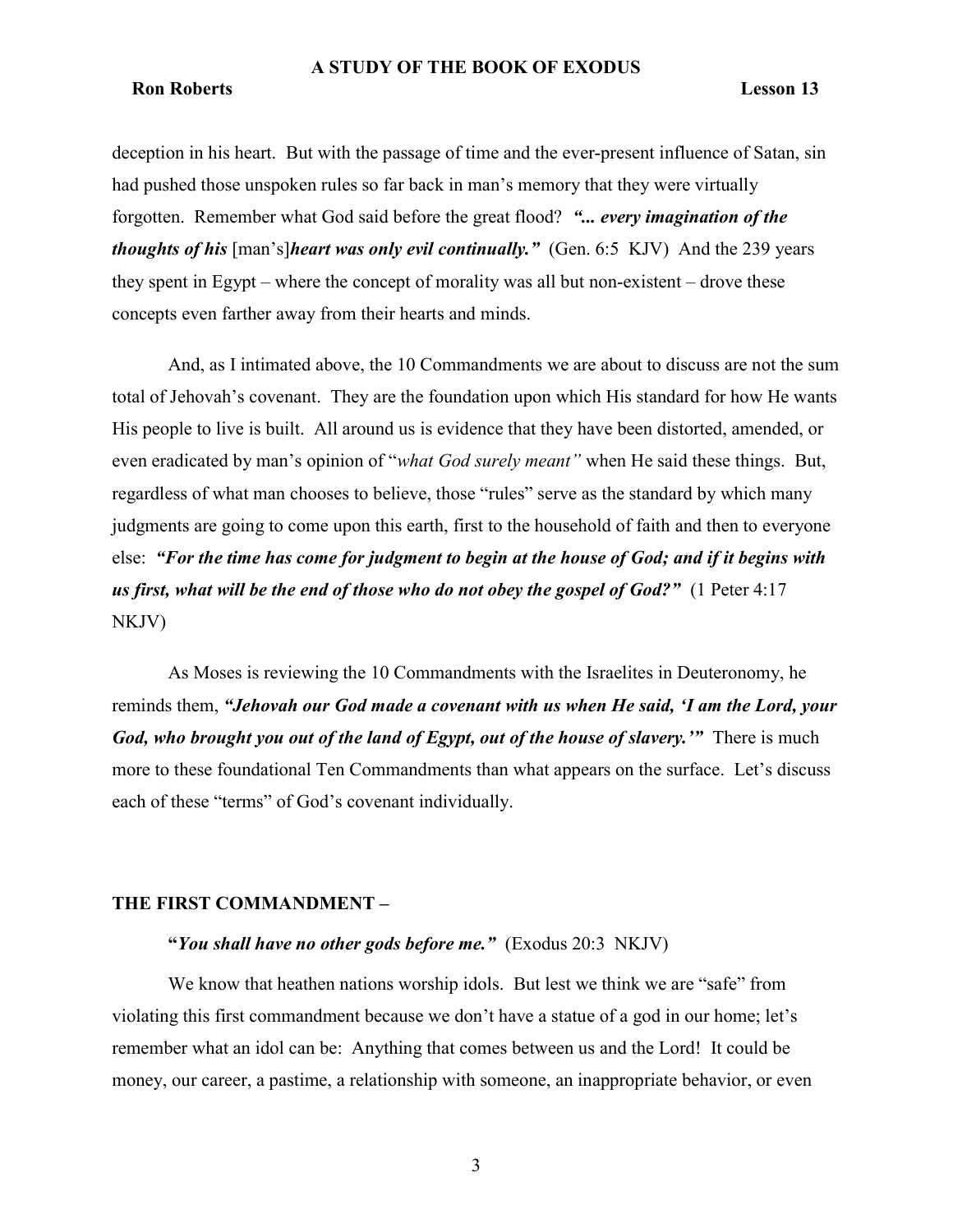#### Ron Roberts Lesson 13

our own family – it is anything we value more than our relationship with our Heavenly Father. "He alone is to be our exceedingly great reward." (Numbers 18:20 KJV) What many people do not understand is this: If He is our first priority – and we allow everything else to fall in place behind that relationship – we will make better decisions in all areas of our life and actually live it more fully. And, there is no mistaking the message contained in these words: "For you shall not worship any other god, for Jehovah, whose name is Jealous, is a jealous God." (Exodus 34:14 KJV)

Let's again refer to the review of the Law that Moses records in Deuteronomy: "Therefore know this day, and consider it in your heart, that the Lord Himself is God in heaven above and on the earth beneath; there is no other. You shall therefore keep His statutes and His commandments which I command you today, that it may go well with you and with your children after you, and that you may prolong your days in the land which the Lord your God is giving you for all time." (Deuteronomy 4:39 & 40 NKJV) That was a promise to Israel and, by extension, all that are joined with Israel in the eternal kingdom often called the "New Jerusalem."

Those Israelites standing at the foot of the mount when Jehovah descended upon it were the descendants of Abraham, Isaac, and Jacob. The 10 Commandments, along with the rest of His Law, (also called the Law of Moses) provided them with two things:

- a. A spiritual standard to follow, including regulations for worship, requirements for the priests, sacrifices, feasts, and worship in the tabernacle (later, the temple) that would guide His people until the time was right for Jesus to come to earth and deliver a new law – a better covenant (Hebrews 8) that would incorporate ALL people and would guide them until the end of the world and beyond.
- b. Physical ordinances for maintaining cleanliness and living in peace in a communal society.

The Bible gives at least four reasons why God gave the Mosaic Law to His people:

a. For their own good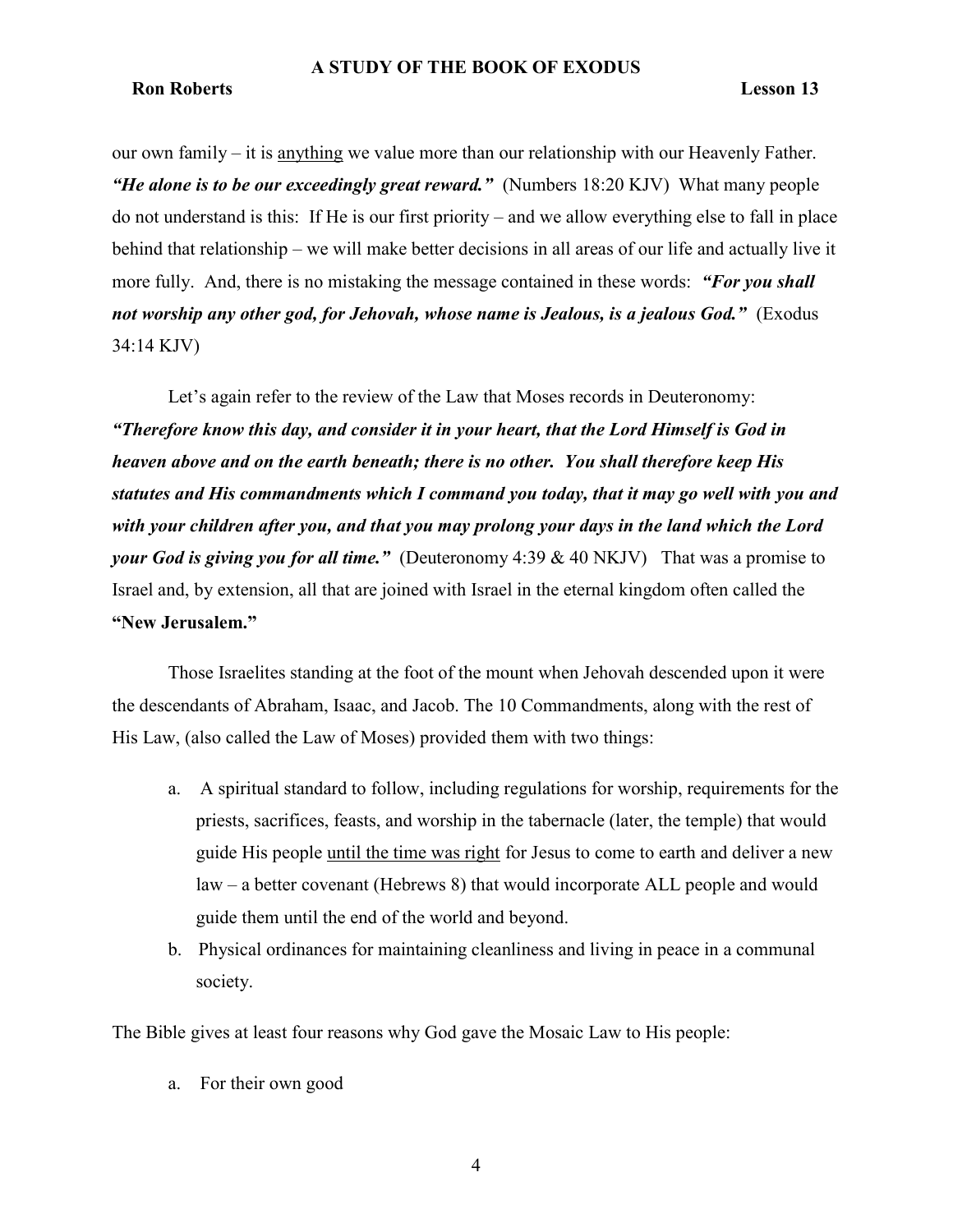- b. To reveal Himself to them,
- c. To set them apart in order that He may be revealed to others
- d. To reveal humanity's need for a savior.

Keep in mind that fourth reason as we consider the following:

- a. The God of Heaven created a perfect world without sin and a perfect pair Adam and Eve – to populate it. They enjoyed the privilege of communing directly with God because they were sinless and therefore worthy to be in His presence. The law God gave them consisted of only one commandment: Do not eat the fruit from the Tree of Knowledge. However, when they broke this covenant with the Lord and were forced to leave the perfect Garden, the world entered into what is called the Patriarchal Age, where God only spoke directly to the patriarchs such as Adam, Enoch, and Noah. As time went on, more and more people chose to follow their own desires instead of God's and eventually only one righteous man remained – Noah. So, God decided to start over.
- b. The 8 people in Noah's family were responsible for repopulating the earth after the flood, and as the generations came and went, men like Abraham, Isaac and Jacob remained faithful, but they were certainly a minority.
- c. Now, hundreds of years after the flood, the families of that lineage are set to receive the "Law of Moses," a new covenant. This time God chose NOT to destroy all other living creatures, but to provide this new law in an attempt to keep them close to Him. So... when Moses gathered all Israel around him and said, "*Jehovah our God has* made a covenant with us in Horeb" we need to remember that God, in His infinite wisdom, already knew something greater was needed to reconcile sinful man to Him: only the supreme sacrifice of the blood of Christ could wipe away man's sin. But the Law of Moses was a sort of "place holder" until the time was right for Jesus to come to earth and personally establish His new and perfect covenant. (Eph. 1:7)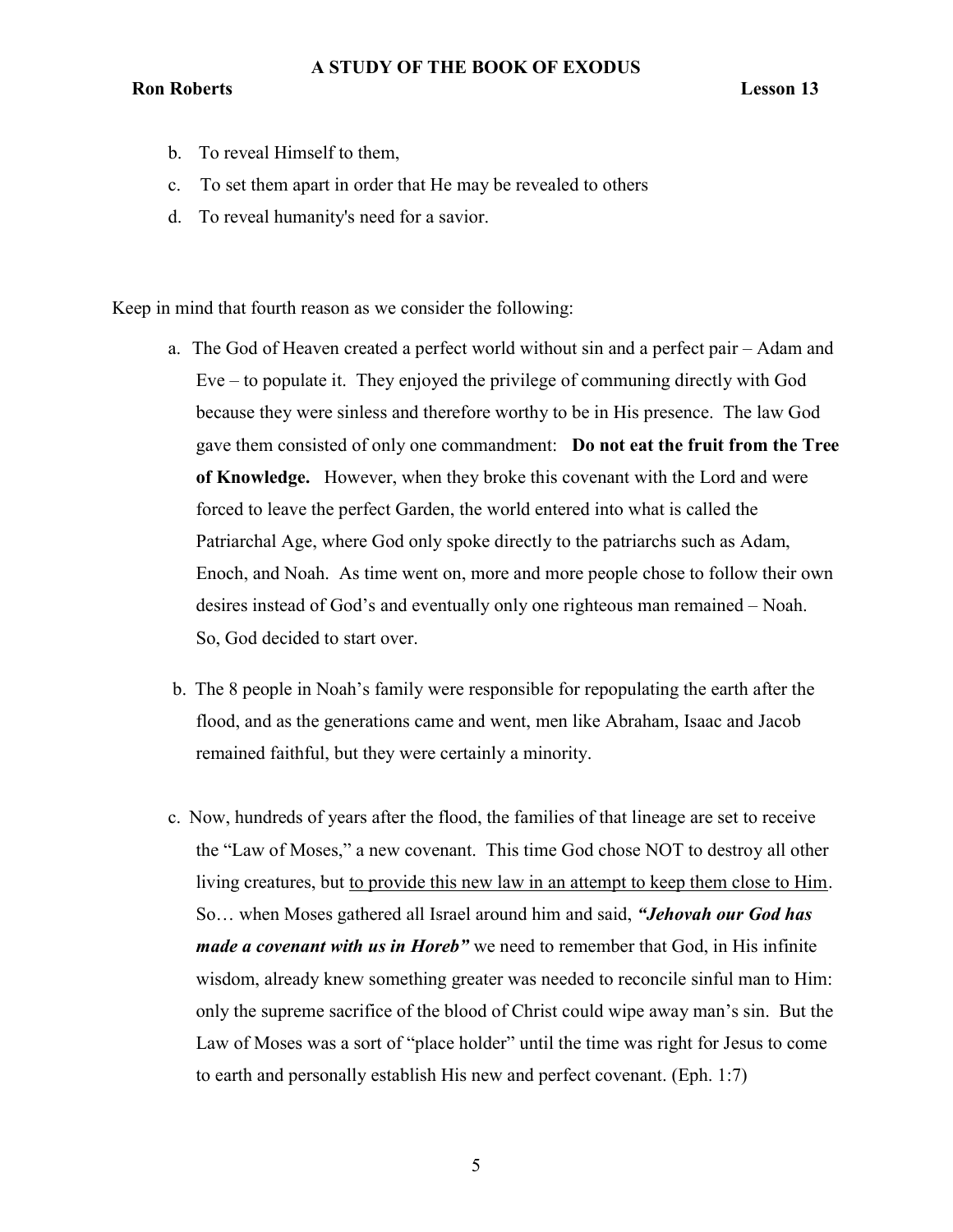# Ron Roberts Lesson 13

We know that during the 40 days Moses was on the mountain receiving the Law, the Israelites became impatient and made the infamous "golden calf." Remember, these are the same people who, just over a month before, had heard a heavenly trumpet and stood in front of the mighty mountain as it became engulfed in smoke, trembling as the presence of God manifested itself upon it. And yet… they thought they needed something they could see and touch in order to worship fully.

"No other gods before Me," was His command. It was true then and it's true now. The embracing of worldly values and pursuits does not give glory to Jehovah or His Son. It does not put us in a position to receive God's blessings any more than the golden calf did all those centuries ago.

#### THE SECOND COMMANDMENT –

# "You shall not make for yourself a carved image..." (Exodus 20:4 NKJV)

This commandment is linked with the first, and it reminds us that if we allow anything on this earth to capture our heart so much that it owns a piece of our heart, we are displeasing to God. In Luke, Jesus said, "If anyone comes to Me and does not hate his father and mother, wife and children, brothers and sisters, yes, and his own life also, he cannot be My disciple." (Luke 14:26 NKJV) In this context "hate" means "esteem them over Him." Then in Matthew he tells us, "If anyone desires to come after Me, let him deny himself and take up his cross, and follow Me." (Matthew  $16:24$  NKJV)

So, in other words, anything or anyone, regardless of how beloved they may be to us, can become an idol to us, if we defer to them or prioritize them at the expense of our relationship with God. This can even include worship practices that deviate from what we are commanded to do in favor of what we "want to do" or "have always done." In other words, if we allow our traditions to dictate how we worship or how we live – and these traditions have no basis in scripture – they have become an idol to us. Notice the words of Matthew 15:8-9. "These people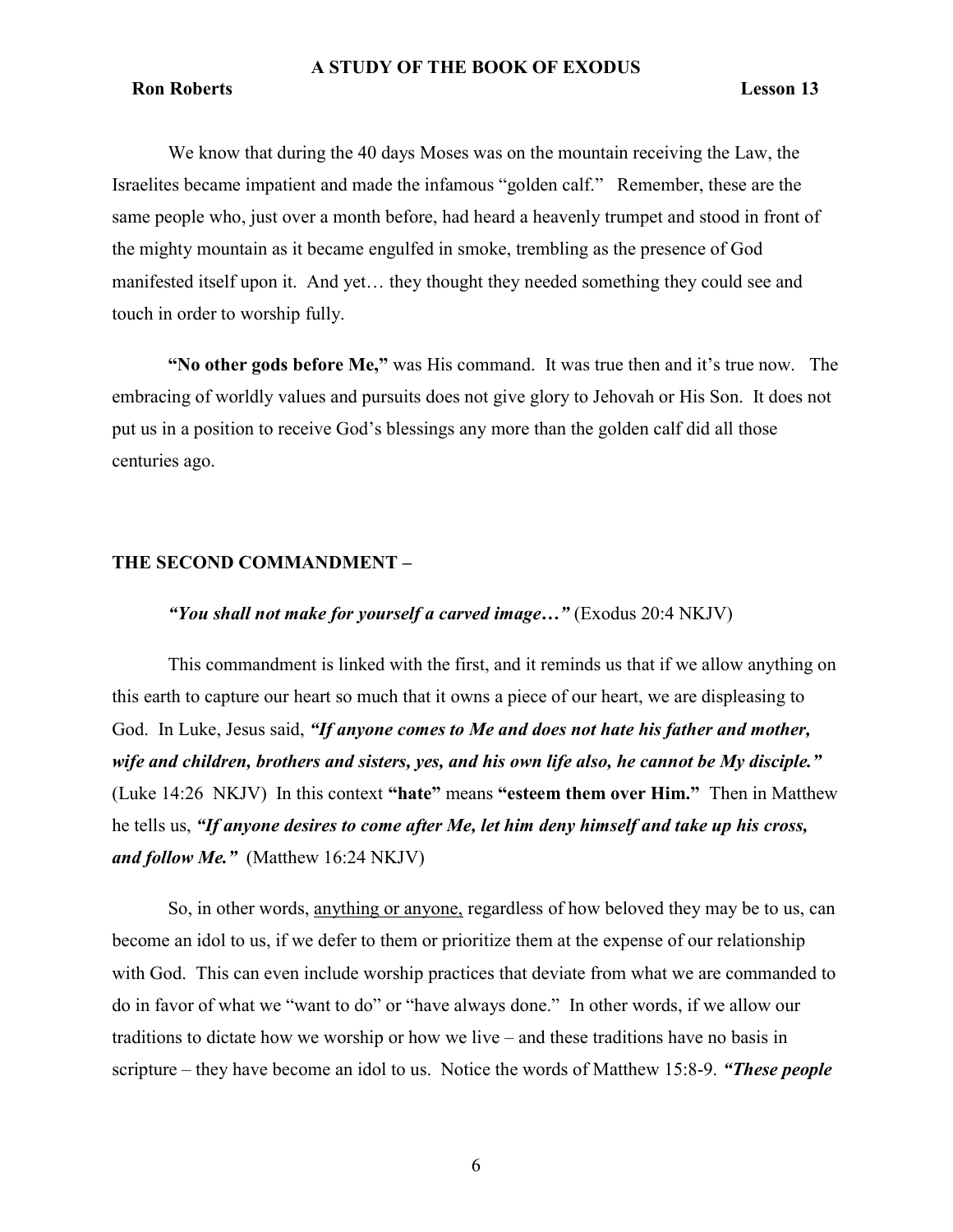# draw near to Me with their mouth, and honor Me with their lips, but their heart is far from Me. In vain they worship Me teaching as doctrines the commandments of men.  $(NKJV)$

It is very important for us to be honest enough with ourselves to recognize that when something in our lives is holding too much sway over us, or we are clinging to something unscriptural out of stubbornness or pride, we must TEAR THAT IDOL DOWN!

Let's use King Josiah (2 Kings 22-23) as an example. In 2 Chronicles 34 we learn: "Josiah was eight years old when he became king, and he reigned thirty-one years in Jerusalem. He did right in the sight of Jehovah… and did not turn aside to the right or to the left. He began to seek the God of his father David, and in the twelfth year he began to go throughout the whole nation tearing down and utterly demolishing by grinding to powder every idol that kept his people from solely and wholeheartedly seeking and worshiping the Holy One of Israel."

I think it's safe to say that when Josiah's soldiers were carrying out his wishes, the people of Jerusalem weren't lining the streets cheering each time an idol fell. Years of evil kings had embedded idol worship in their minds and hearts. But, in spite of any opposition he might have faced, Josiah did what was right. It is that kind of devotion that the Almighty demands from each of us! I should mention that the faith of this young king did not come from "book learning" because the books recorded by Moses (probably the Torah) of Jehovah's holy teachings had been lost after years of evil kings and idolatrous people. But he was being led by the "spirit of truth" to seek the God of his fathers and he knew that his relationship with God wasn't to be ONE of his priorities – but his FIRST priority!

The prophet Jeremiah tells us, "And you will seek Me and find Me, when you search for Me with all your heart." (Jeremiah 29:13 NKJV) and the Hebrew writer, "... He is a rewarder of them that diligently seek him." (Hebrews  $11:6$  KJV)

We long to hear the phrase, "Well done, good and faithful servant." (Matthew 25:23) The equivalent of this was said about Josiah in 2 Kings 23:25: "...there was no king like him who turned to Jehovah with all his heart and with all his soul and with all his might..." In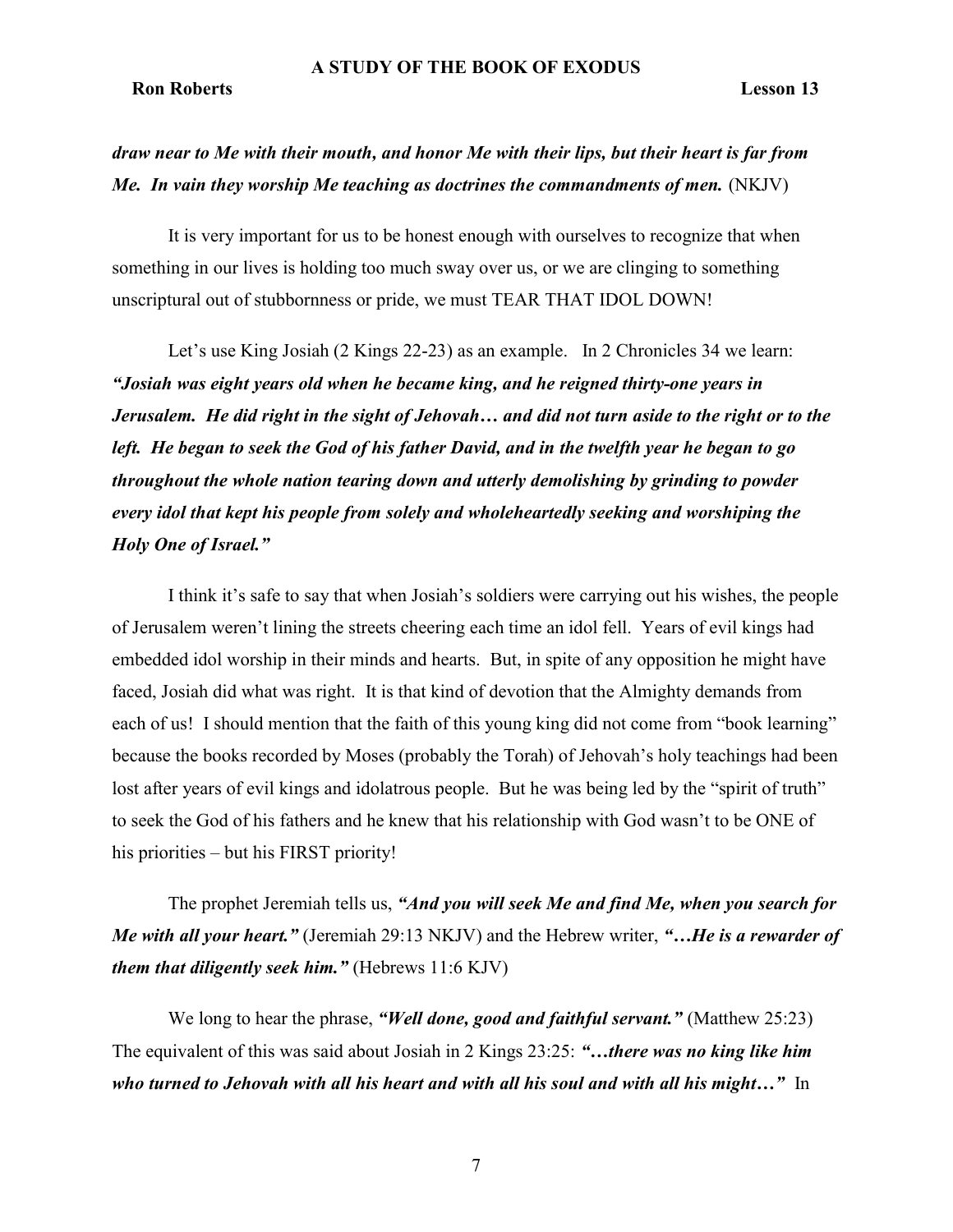# Ron Roberts Lesson 13

other words, he exemplified the attitude each of us should cultivate: to love God and seek to serve Him no matter what.

You know, earthly preoccupations in general can be our idol, even ones that aren't "bad" things. What do you spend the most time thinking about? That could be an indication of where your heart is. The Apostle Paul puts it this way: "To be carnally minded is death; but to be spiritually minded is life and peace. For if you live after the flesh, ye will die: but if by the Spirit you put to death the deeds of the body, you will live. For as many as are led by the Spirit of God, they are the sons of God." (Romans 8:6, 13-14 NKJV)

By the way, what Josiah did by tearing down those idols and places of idol worship foreshadows what the Lord is going to do to this earth when the final trumpet sounds. The gorgeous properties of the rich and famous will be demolished. All the technological advances man has made will be nullified. Every trophy anyone has ever won will turn to dust. Every bank account in the world will be erased. All the power and prestige that people have managed to "accumulate" will be meaningless. These things so valued and sought after by mankind – their idols, if you will – are foolishness to the One who holds eternity.

Be aware that Satan knows where your weaknesses lie. He will do his best to keep those things ever before your eyes. If we are honest enough with ourselves to acknowledge our temptations – those things which threaten to take precedence over our relationship with God – we can call on our Helper, the powerful Holy Spirit, to help us defeat them and, the sooner the better. The longer you allow them to get close to you, the more likely these temptations will wrap themselves around your heart like vines and squeeze out the only priority that really matters. (See 2 Cor. 10) Oh, to be of the same mind as David: "I delight to do Your will, O my *God.*" (Psalm 40:8)

Is there anything YOU would exchange for your eternal inheritance? "What good is it for someone to gain the whole world (and all its camouflaged idols) yet forfeit their soul?" (Mark 8:36 NIV)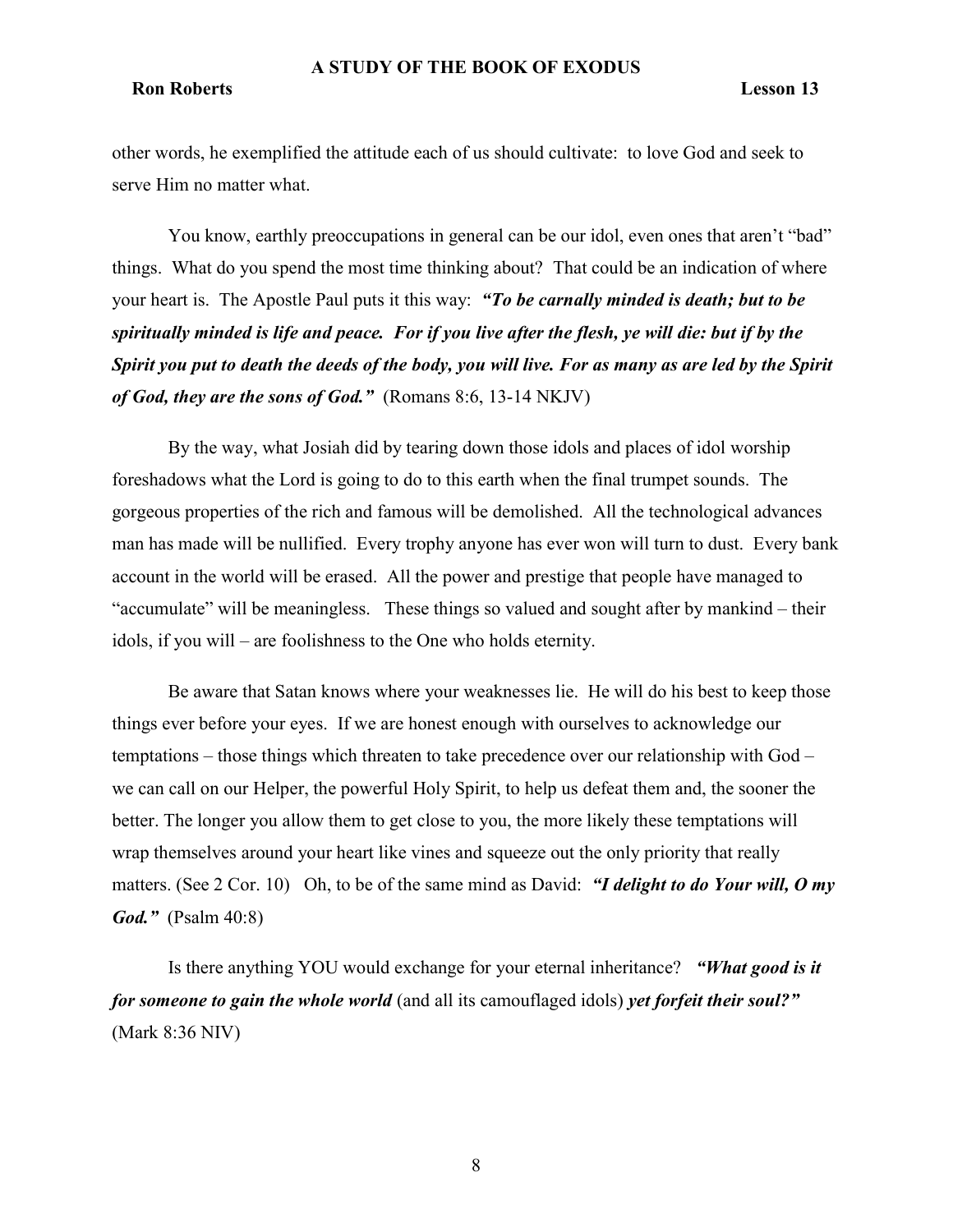### THE THIRD COMMANDMENT –

### "You shall not take the name of the LORD your God in vain;"

(Exodus 20:7 NKJV) The original Hebrew manuscripts actually says, "You shall not bring to naught the name of Jehovah," in other words, "make it meaningless" or "obliterate it" because God will not "leave him unpunished who takes His name in vain." (Deuteronomy 5:11 KJV) Many commentators believe this third commandment refers only to cursing, but the meaning goes beyond that.

Moses was told in Exodus 3 to call Him, 'Jehovah, the God of your fathers, the God of Abraham, the God of Isaac, and the God of Jacob … ' This is My name forever, and this is  $My$  memorial to all generations." The Creator has an incomparable and sacred name which Isaiah 42 tells us He will not share, so not to "give His glory to another."

A shortening of Jehovah's true name was made long ago, first by the priests of Israel. They claimed"Jehovah's name was too holy for the people, especially for the Gentiles, to speak." so they shortened it to "Jah" or "Yah". Here is an example from Psalms 68:4 KJV: "...*Extol him that rideth upon the heavens by his name Jah and rejoice before him.*" I believe this transgresses the commandment by "obliterating" His holy name, and substituting it for another. Later, Gentile translators used the term "Lord" as a legitimate translation of the Hebrew word and it appears over 6000 times in the Old Testament and, of course, many times in the New Testament as well. In Deuteronomy 28:58-59, the Israelites are warned to "*fear this glorious* and awesome name, **THE LORD YOUR GOD**. The underlined expression is translated from two Hebrew words: "*Yehvah*" – THE LORD and "*Elohiym*" – YOUR GOD. In Hebrew, "Elohiym" actually means "the supreme God" and the term "Yehveh" implies a God who is "self existent or eternal." So, the name of "the supreme eternal God" is not to be used lightly or irreverently!

 Our English word Jehovah comes from that word, "Yehveh". Though some Jewish scholars believe that the word starts with a "V" so that it would read "Vehveh," most Hebrew language experts overwhelmingly agree that the letter Y is correct. In very early writings (the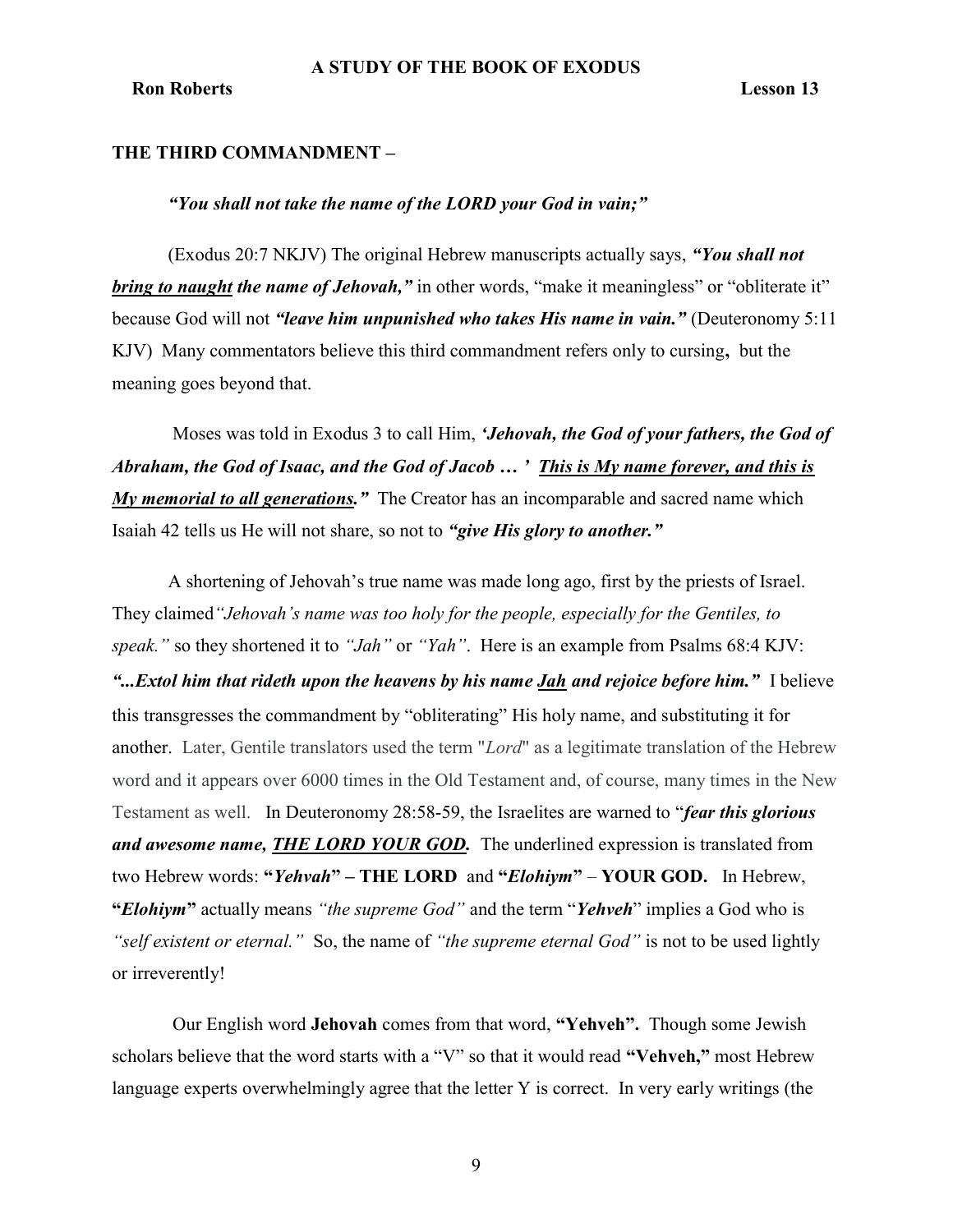#### Ron Roberts Lesson 13

book of Genesis) it is often rendered as only a four letter word "YHWH," intentionally written without vowels because such a holy word was not meant to be pronounced. There is also some discussion about whether an "e" or an "a" would be the correct second letter in the original Hebrew, but for those of us who will only be studying in English, we need only know that "our" God is named Jehovah.

 So, what is the message here for us? Jehovah's name is holy and sacred! Our Lord never intended to share His name with an endless number of worshiped beings (called gods). And He certainly did not intend for His name to be woven in with a curse, or even used as a casual exclamation peppering everyday conversation, like we hear every day. If we say His name aloud, it should only be in a reverent or prayerful manner.

Let's add the word HALLELUJAH to this discussion. This exalted form of praise has been spoken and sung by Jews and Christians alike for thousands of years. The word Hallelujah, when broken down, means: **Hallelu** – "*praise be to,*" and **Yah – "***Jehovah*," the almighty King!

Many of the psalms, especially those by King David, were aimed at the magnification and exaltation of Jehovah's great name. Notice how, in this excerpt from Revelation 19:1-6, a variation of the word – "*alleluia*" – is used as the multitude praises God before His throne: "After these things I heard a loud voice of a great multitude in heaven, saying, "Alleluia! Salvation and glory and honor and power belong to the Lord our God! For true and righteous are His judgments, because He has judged the great harlot who corrupted the earth with her fornication; and He has avenged on her the blood of His servants shed by her." Again they said, "Alleluia! Her smoke rises up forever and ever!" And the twenty-four elders and the four living creatures fell down and worshiped God who sat on the throne, saying, "Amen! Alleluia!" Then a voice came from the throne, saying, "Praise our God, all you His servants and those who fear Him, both small and great!" And I heard, as it were, the voice of a great multitude, as the sound of many waters and as the sound of mighty thunderings, saying, "Alleluia! For the Lord God Omnipotent reigns".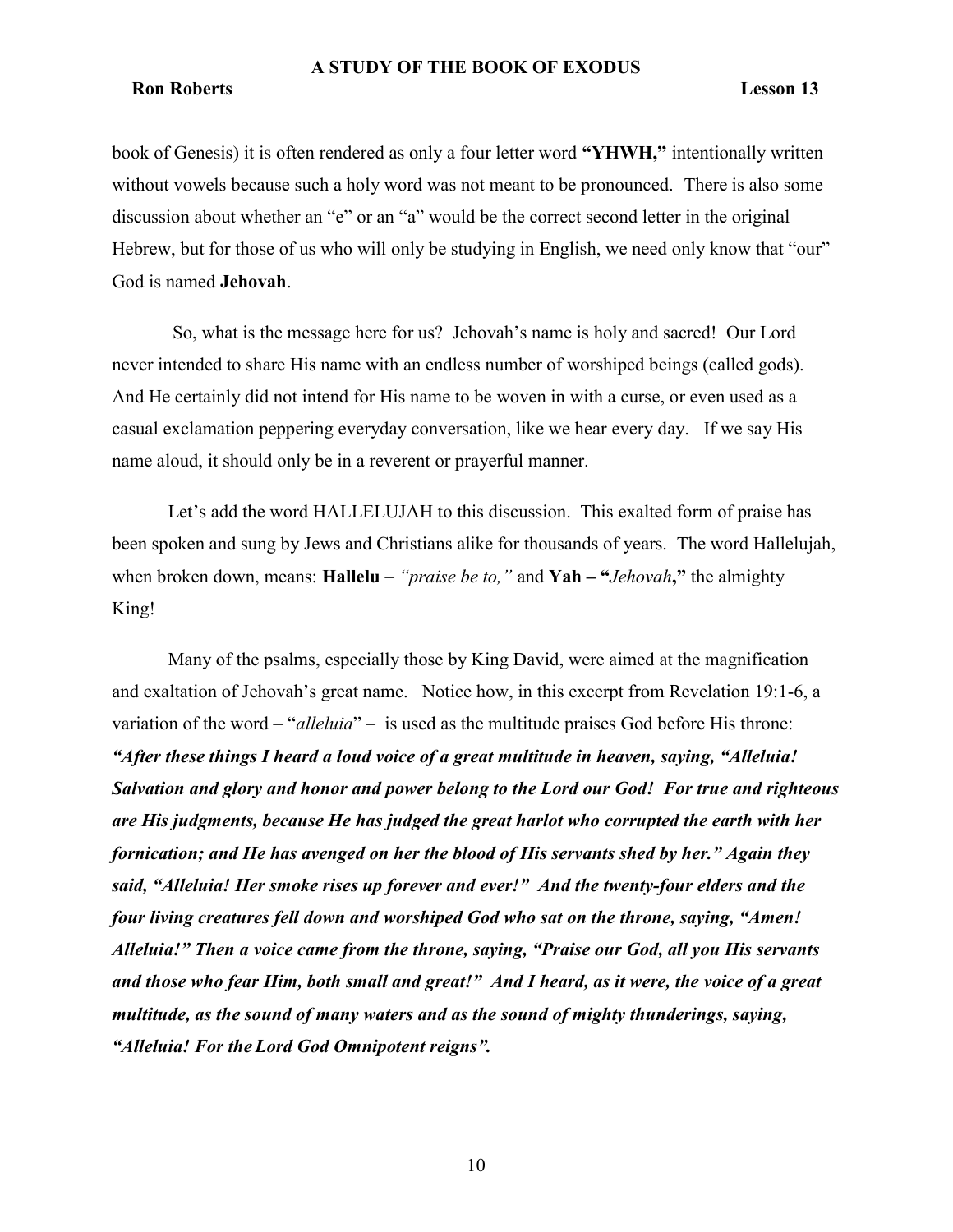"Alleluia" – "Praise be to Jehovah." When we see this beautiful word in the context of the Heavenly chorus singing our Creator's praises, we are again reminded that it is most certainly not intended for casual utterance, either. If we use this word, it should only be in direct praise to our Father for His Goodness or an answered prayer.

# THE FOURTH COMMANDMENT –

# "Remember the Sabbath day to keep it holy."

Mankind attempted to tamper with this commandment right up until the time when God abolished it with the death and resurrection of Jesus. Even afterwards, the recognition of it as a day of rest was called into question. We will read more of that further below in this lesson. The Jews suffered great judgments from the hand of Jehovah for desecrating or neglecting the holy Sabbath. Jehovah speaking through the prophet Ezekiel said: "*Her priests* [religious leaders] have done violence to My law... and they hide their eyes from My Sabbaths..." (Ezekiel  $22:26$ ) And Nehemiah rebuked Jehovah's people with these words: "What is this evil thing you are doing, by profaning the Sabbath day? Did not your fathers do the same so that our God brought on us, and on this city, all this trouble? Yet you are adding to the wrath on Israel by **profaning the Sabbath.**" (Nehemiah 13:17-18) And, of course, in the New Testament, the Pharisees of Jesus' time abused it to suit their own agenda as well.

Since we tend to focus on what could NOT be done on the Sabbath, it leaves us to wonder, what DID they do? The Israelites' instructions for that day are contained in Leviticus and Numbers; but for modern day Jews I relied on one of my favorite Jewish websites for the answer – and found an interesting and easy-to-read article which I have included below:

The point of the Sabbath (Shabbat) is to rest. Resting isn't being lazy; it's restorative and gets you ready for the week to come. Staying away from the mall and other hectic places makes that easier. If you want to go big, you can follow stricter rules, like not driving, not carrying money, not using email or not watching TV. Some people observe Shabbat rules from sundown on Friday until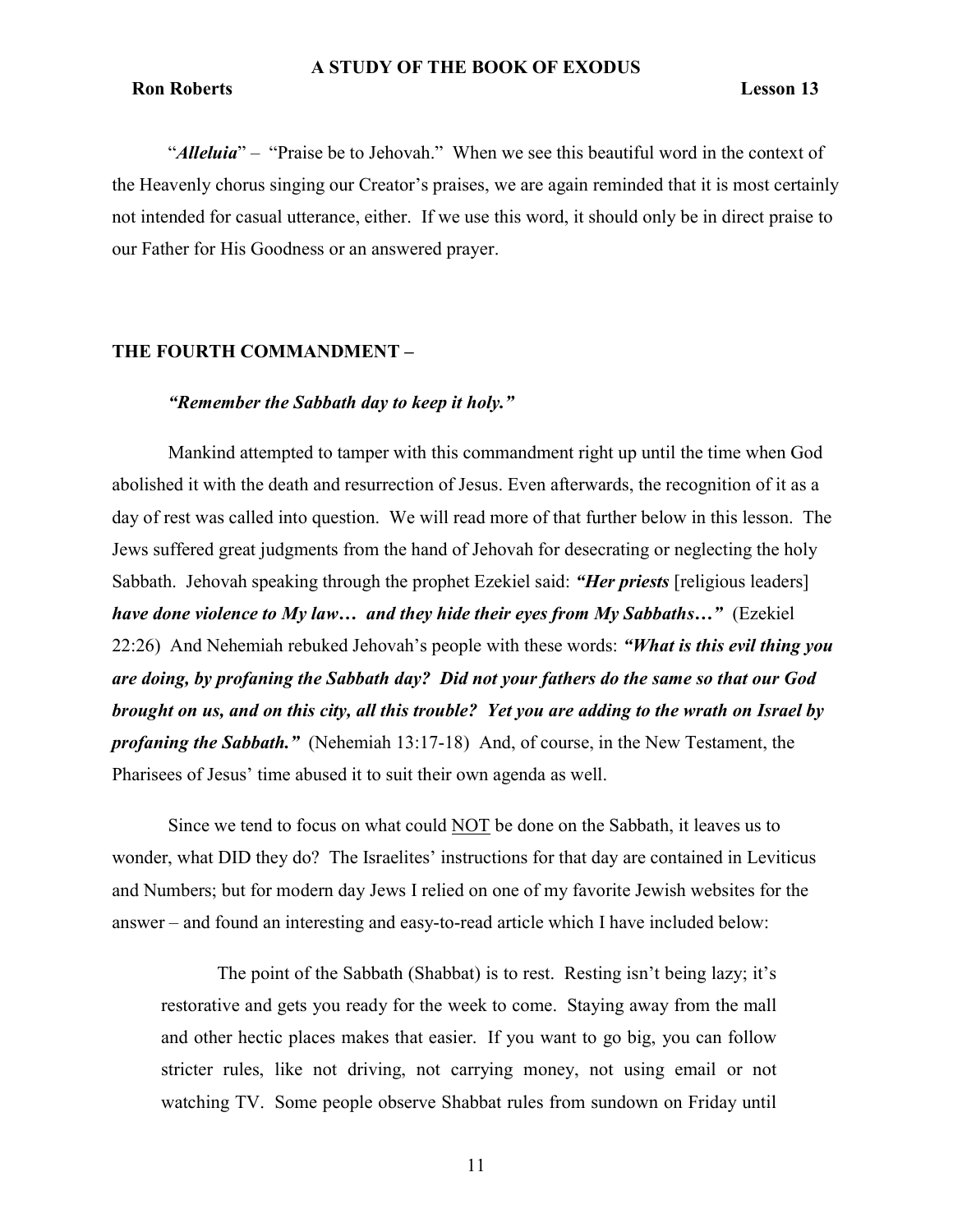sundown on Saturday. But for most of us, that's not practical, and honestly, we don't want to. The important thing is to set Friday nights apart and make them special because I'm not going to lie – Saturday services are kind of long.

Saturday services at most synagogues take about two hours, sometimes longer. They follow a similar order, and it might help if you know what's coming:

The Warm-Up: The service starts out with a few Hebrew hymns. The songs are pretty, and it's a good way to get yourself in the right mindset, kind of like the first few poses in a yoga class.

Blessings: Next are the core Jewish prayers, which include the Sh'ma (one of the most common Hebrew blessings, and, some say, the most important) and the blessings that go with it, like the V'ahavta and Mi Chamocha. (These are all in Hebrew, so there are going to be a lot of those throat-clearing sounds). There may be readings and other blessings too, but we're just trying to hit the highlights here. (Side note: If there's a Bar/Bat Mitzvah, the child might help lead a lot of these prayers. It all depends on the synagogue, the rabbi, and the kid.)

The Torah Service: This is the main event, and it starts with some prep work. (Again, if you're at service for a Bar/Bat Mitzvah, the person having the Bar/Bat Mitzvah has a starring role.) The first step is taking the Torah out of the ark and then walking around the synagogue with it in a processional. Lots of people kiss the Torah when it comes past, usually by kissing their prayer book or the corner of their tallit and then touching it to the Torah. It's also a good time to give a wink to your friend who's carrying the Torah, shake hands with the rabbi (for some reason, people really like that), and honestly, chat for a few minutes with your friends while you're waiting. Once the Torah makes it back to the bimah it's unwrapped of its fancy covering and placed on the platform to be read.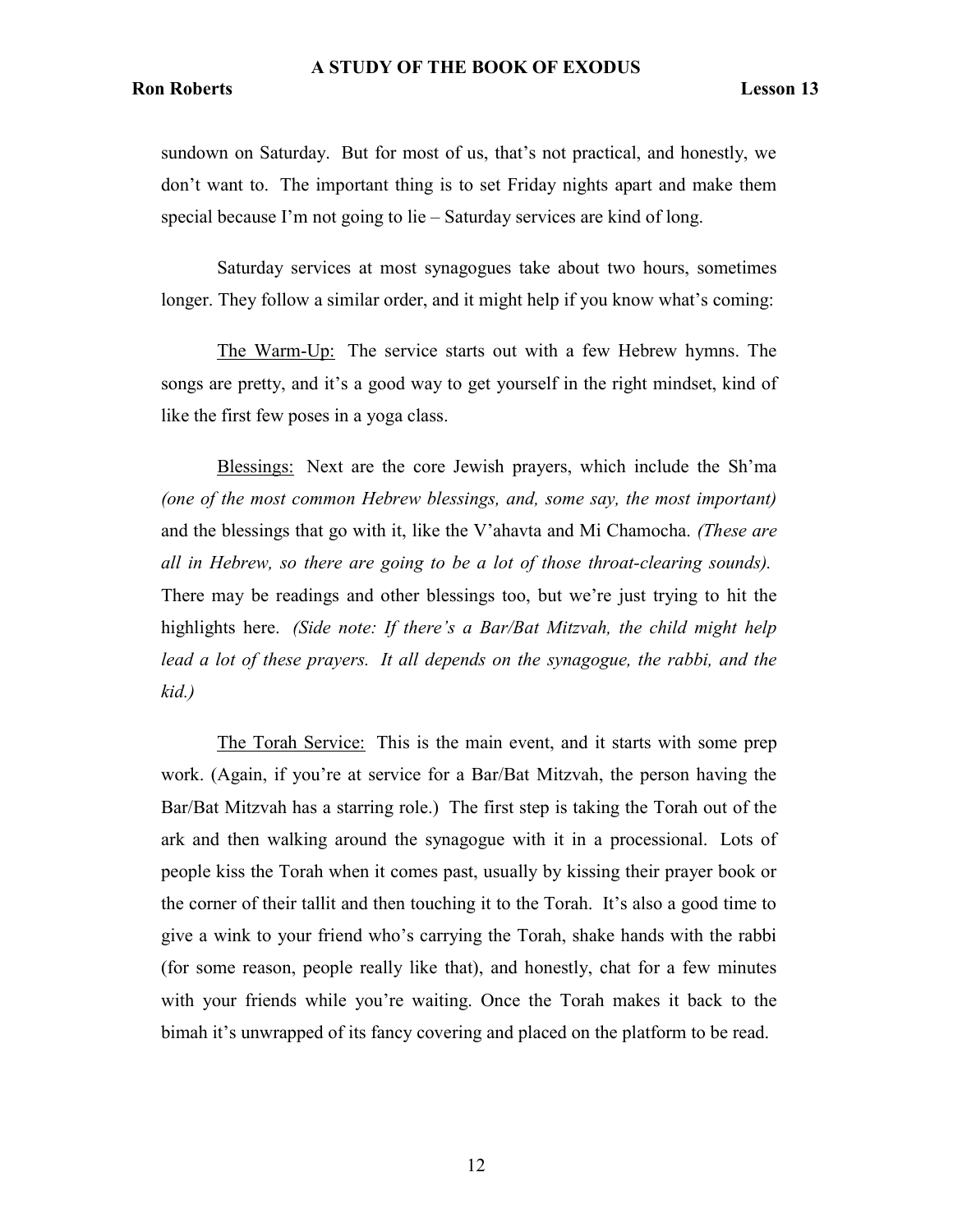Next comes the actual Torah reading. (There's a blessing before the Torah reading called an Aliyah. We'll tell you more a little later.) The Torah is divided into weekly portions, and each week has a corresponding parasha, which is basically the lesson to be learned from the Torah reading. Once the Torah is read in Hebrew, the Bar/Bat Mitzvah kid or the rabbi typically makes a short speech translating what was just read *(this is called the D'var Torah)* and giving their own take on the lessons within it. It's the part of the service that is typically the most interesting because each person has their own interpretation and people can get creative or funny with it. The Torah is then rolled back up and put away, or sometimes someone sits with it on the bimah.

The Haftorah: Seriously, we grew up under the assumption that the Haftorah is simply half the Torah. Makes sense, right? Ah, if it were only that easy. Actually, the Haftorah is a selection from the Books of Prophets (Nevi'im) about a bunch of well, prophets, including Joshua, Judges, Samuel and Kings. Only selected passages make it into the Haftorah cycle. There's a portion to match each week's Torah reading. The Haftorah is part of a book, not a scroll, and, unlike the Torah, it has vowels, which makes the Hebrew infinitely easier to read. (Don't worry – there's no quiz on this.)

More Prayers: The next few parts, the Musaf service, then the Amidah, and then Repetition go pretty quickly.

Kaddish: Before the service is over, there is also the Mourner's Kaddish, which is a prayer for those who have died. First, the rabbi generally announces who in the congregation is observing yahrzeit and in whose memory they're saying it. Yahrzeit marks the anniversary of someone's death. So, if your dad died in August, it is common to go to synagogue on the anniversary of his death to say Kaddish for him. The rabbi might say, "Today we remember Stanley Green, father of Jim, grandfather of Ben." And if Jim is at services, he will stand during Kaddish. Chances are that Ben (who, in this example, is the grandson) won't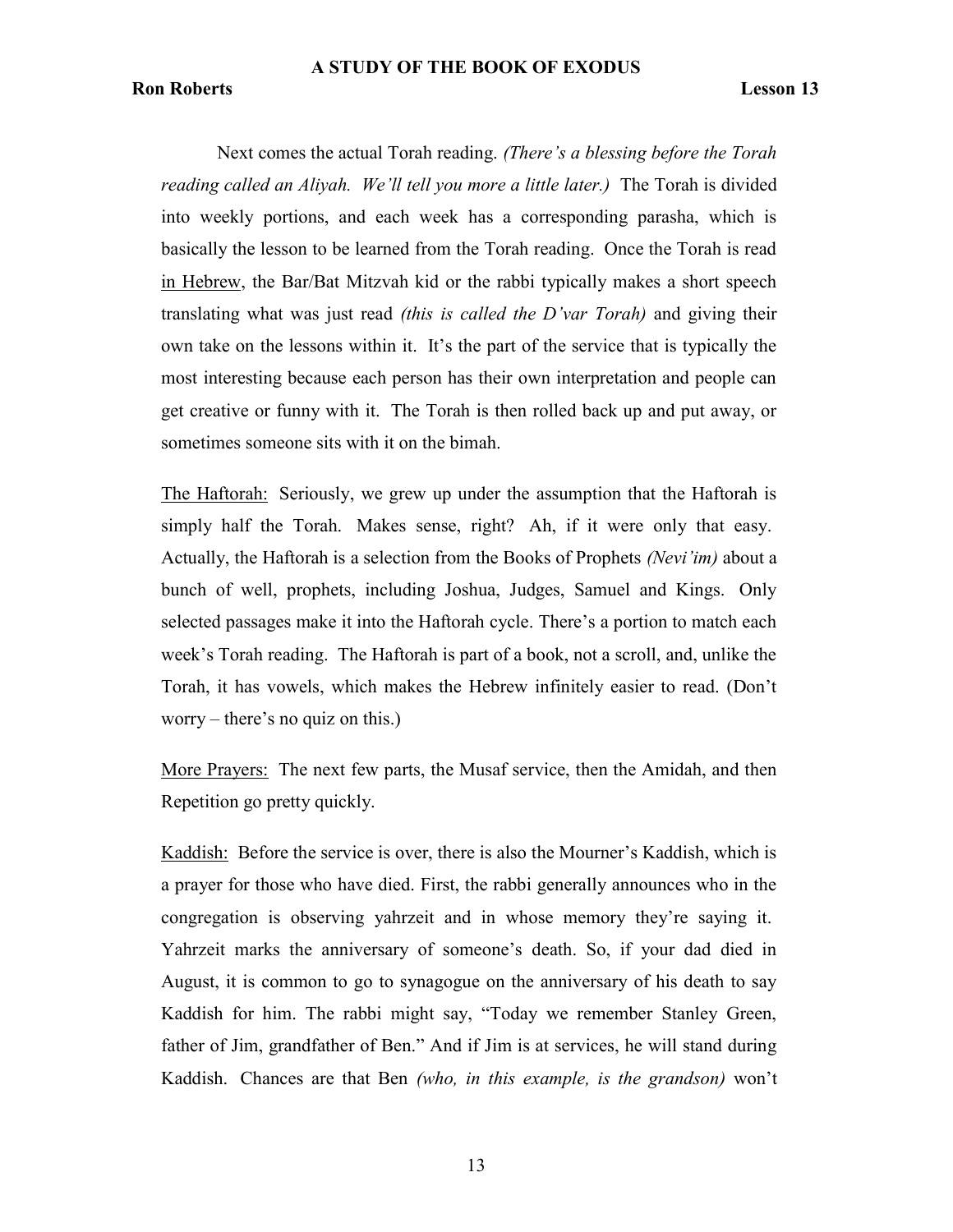stand, because usually you just say Kaddish for your parents, brother, sister, or children, but it's still a free country, so if he wants to stand, he can. Also, if your parent died within the past year, you always stand for Kaddish. This is not a hard and fast rule, but in Reform synagogues, it is generally the custom for everyone to stand during the recitation of Kaddish. Some people like to do this to remember the 6 million Jews who were murdered in the Holocaust and have no one to say Kaddish for them. In Conservative and Orthodox synagogues, only those in a period of personal mourning or observing a yahrzeit usually stand. This is also nice because the community can see who is standing, and perhaps give them an extra hug later.

Healing Prayer: Another popular prayer that you may see at Shabbat services is the Mi Shebeirach, which is the Jewish prayer for healing. It is often sung to a sweet tune that was written by a fabulous singer-songwriter, Debbie Friedman. The Mi Shebeirach prays for a physical cure, as well as spiritual healing, and it asks for blessing, compassion, restoration, and strength within the community and for others who are ill, as well as for all Jews and all human beings. Often, before the Mi Shebeirach is sung, the rabbi asks the congregation if they would like to name someone who is in need of healing. Then people say the name out loud. This is another touching time when the community can see who among them might need a little extra TLC.

The End (Almost): Then there's usually another reading or two, then announcements, then the service is over. But after the service is over, there is usually an Oneg, a little post-service reception, which is formally a celebration in honor of the Sabbath, but informally, it's the time when you get to have a cookie for sitting through the whole service!

While I assume that the rather casual and light-hearted style of the above article was to make it entertaining reading for those of us who are not familiar with Jewish traditions, it causes me to wonder if Jews take these proceedings seriously. Our Heavenly Father was very clear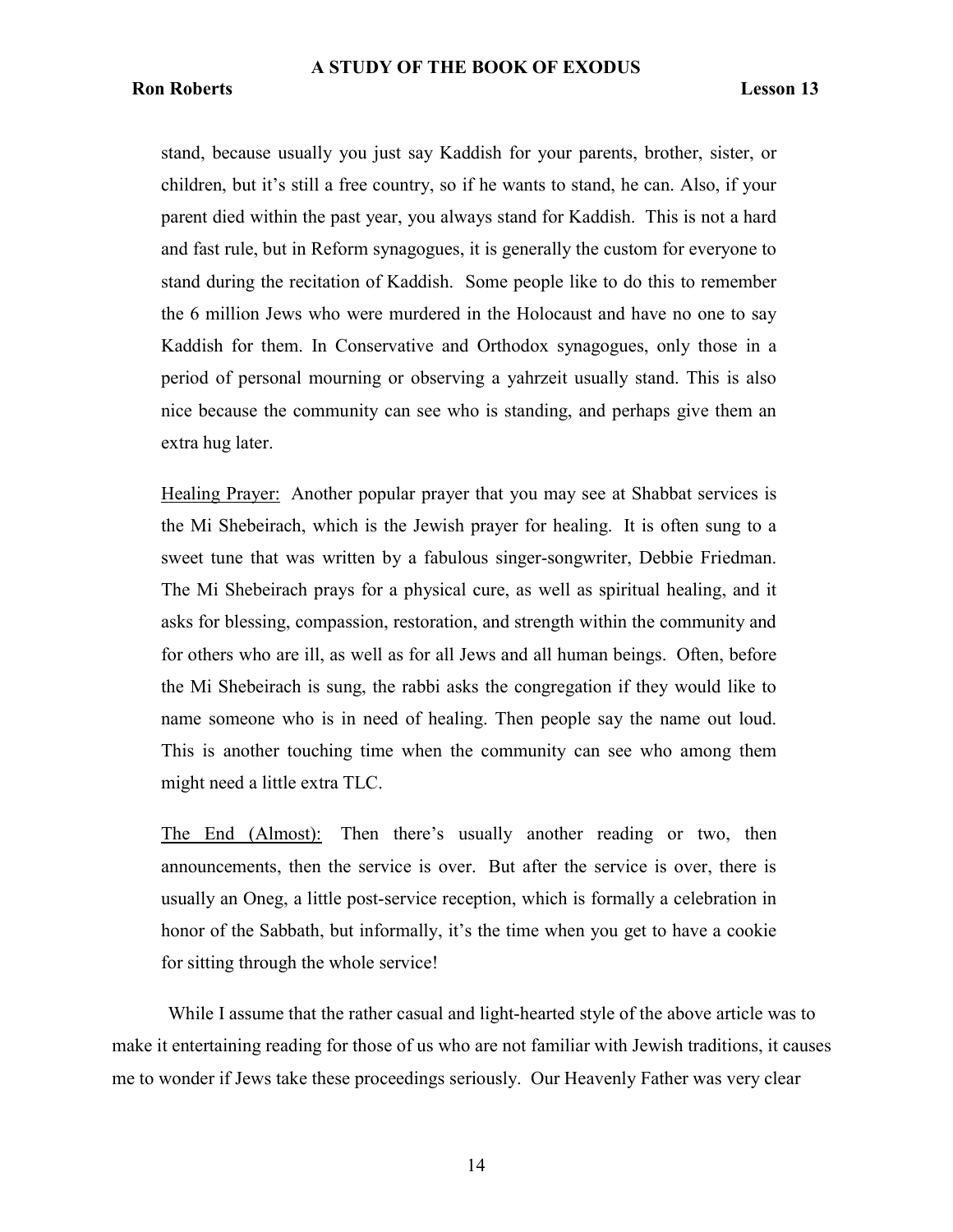about what the Sabbath was supposed to mean to His people: "...You shall surely observe My Sabbaths; for this is a sign between Me and you throughout your generations, that you may know that I am Jehovah who sanctifies you.  $\ldots$  it is holy to you.'" (Exodus 31:13-14 KJV) And, of course, He is equally clear about the reverence He wishes us to attach to our modern worship.

And by the way, the Sabbath was not a new institution first introduced to Moses on Mt. Sinai. Look back at what Jehovah had previously ordained at creation: "… Then God blessed the seventh day and sanctified it, because in it He rested from all His work which God had created and made." (Genesis 2:2-3 KJV) Like Jehovah's holy name, the Sabbath was to be remembered and observed as a memorial of the Creator's work and rest. "But the seventh day is a day of rest in honor of the LORD your God. So on that day no one should work – not you, your sons and daughters, or your men and women slaves. Even your animals and the foreigners living in your cities must not work!" (Exodus 20:10 KJV) Some want to call it "the Jewish Sabbath," but the truth is it's the Sabbath of our God Jehovah. And, because of the way the Jewish day was marked, it began at sunset on Friday and ended at sunset on Saturday.

D. L. Moody, an American evangelist and publisher, writes: "The Sabbath was binding in Eden … This Fourth Commandment begins with the word "remember," showing that the Sabbath had already existed when God wrote the law on the tablets of stone at Sinai."

 I mentioned earlier that attempts have been made throughout history to abolish the Sabbath – even when it was kept as a way to honor Jewish tradition, not as a religious observance. The emperor Constantine (AD 280-337) made Christianity the state religion of the Roman Empire, probably due to the influence of his mother. Prior to that Constantine had been an avid sun worshiper, so with a half-hearted show of reverence for the Holy Scriptures (in deference to his mother?) he fused the day of the worship of the Roman sun deity (SUN-day) with the "day of rest" significance of the Sabbath and in 321, made Sunday a public holiday. The edict proclaimed, "All judges, city people, and craftsmen shall rest on the venerable day of the Sun." Many people continued the long-standing practice of observing the Sabbath (Saturday) as a day of rest, but, because of the edict, also added the first day of the week,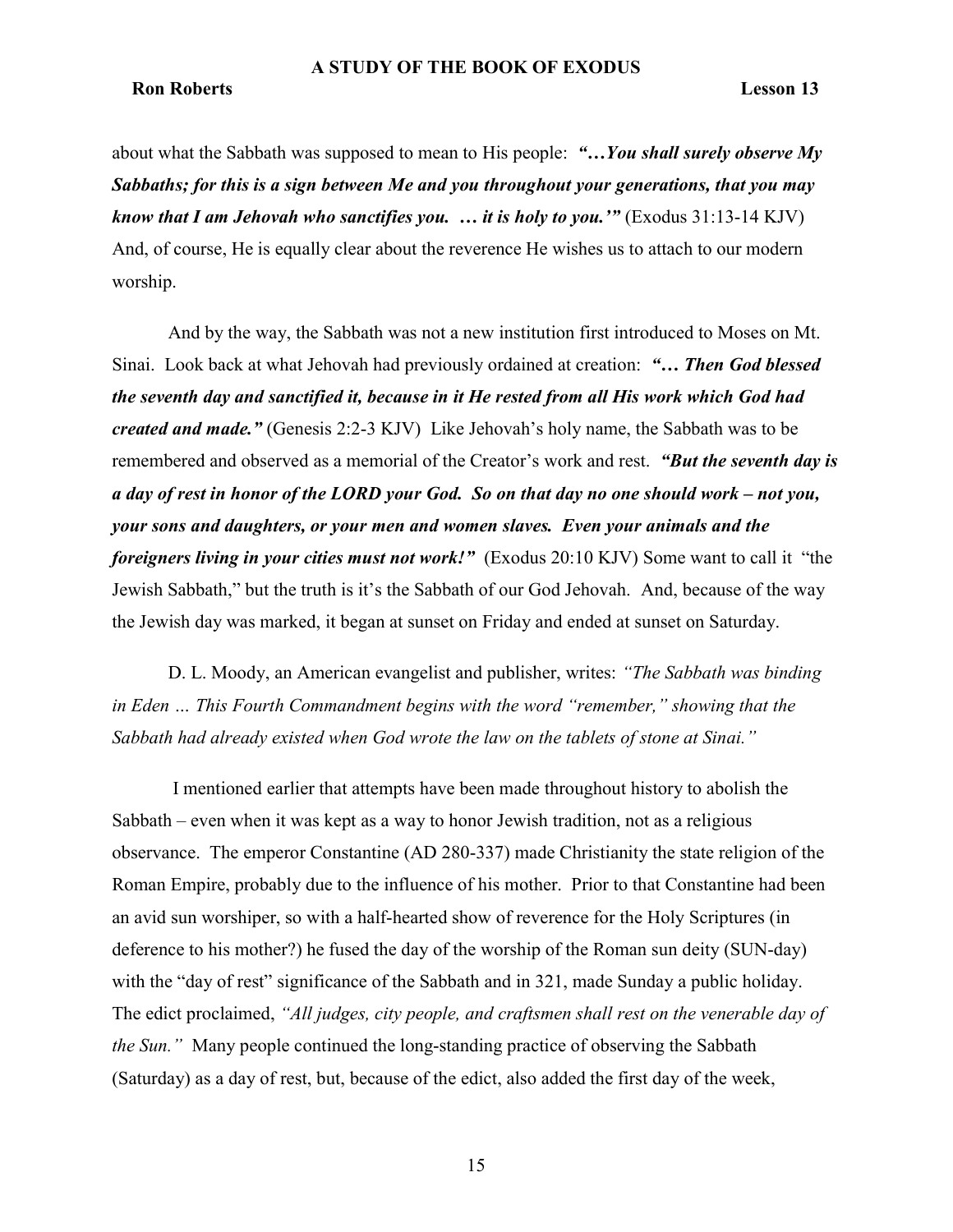#### Ron Roberts Lesson 13

Sunday. Thus, the "weekend" was born. That lasted until the mid-360's when the church forbade it. Edicts from the Council of Laodicea in 363-364 forbade Christians to observe the Sabbath as a day of rest because they did not want this tradition to survive.

The Romans in the church viewed the Jews' tradition of "resting" on that day as laziness, and that practice became identified as "Judaizing" and was deemed totally unacceptable to the Christian religion. In fact, Christians were then required to work on that day in order to prove that it held no significance for them.

Following the Council of Laodicea, the seventh day of the week lost its biblical name. This formerly holy day was now being called by its pagan name, "SATUR-day," named for Roman god Saturn. SUN-day became the day of rest, as decreed by the state religion of Rome.

# TRADITION ABOVE SCRIPTURE

During the dark centuries of the Middle Ages, ordinary people had no access to the Scriptures so much of their worship came from tradition – what had been passed down to them – which, through time, had drifted farther and farther away from Scripture. When thanks to the printing press, the Bible became available during the Reformation, (1517-1648), anyone who opened its pages could see that many of their worship practices did not match the Holy Scriptures. But, because "this is the way we want to do it and have always done it" was a more powerful argument to the religious leaders than the infallible authority of the Word – it was decided among those leaders that tradition stood above Scripture.

Of course, we know from the book of Acts that the church was established on the day of Pentecost under the New Law. The teaching of the Apostles was clear: Jesus' death and resurrection fulfilled the Law of Moses and replaced it with the new law of Christ. Under this new dispensation nothing is said about the Sabbath, and Christians were to henceforth worship on the Lord's Day! However, many (especially those Jews who were still waiting for "their" Messiah, having never accepted Jesus' authority) refused to acknowledge that the Old Law had been replaced. Therefore, they continued to observe the Sabbath among other parts of the Law of Moses, as they had done for centuries.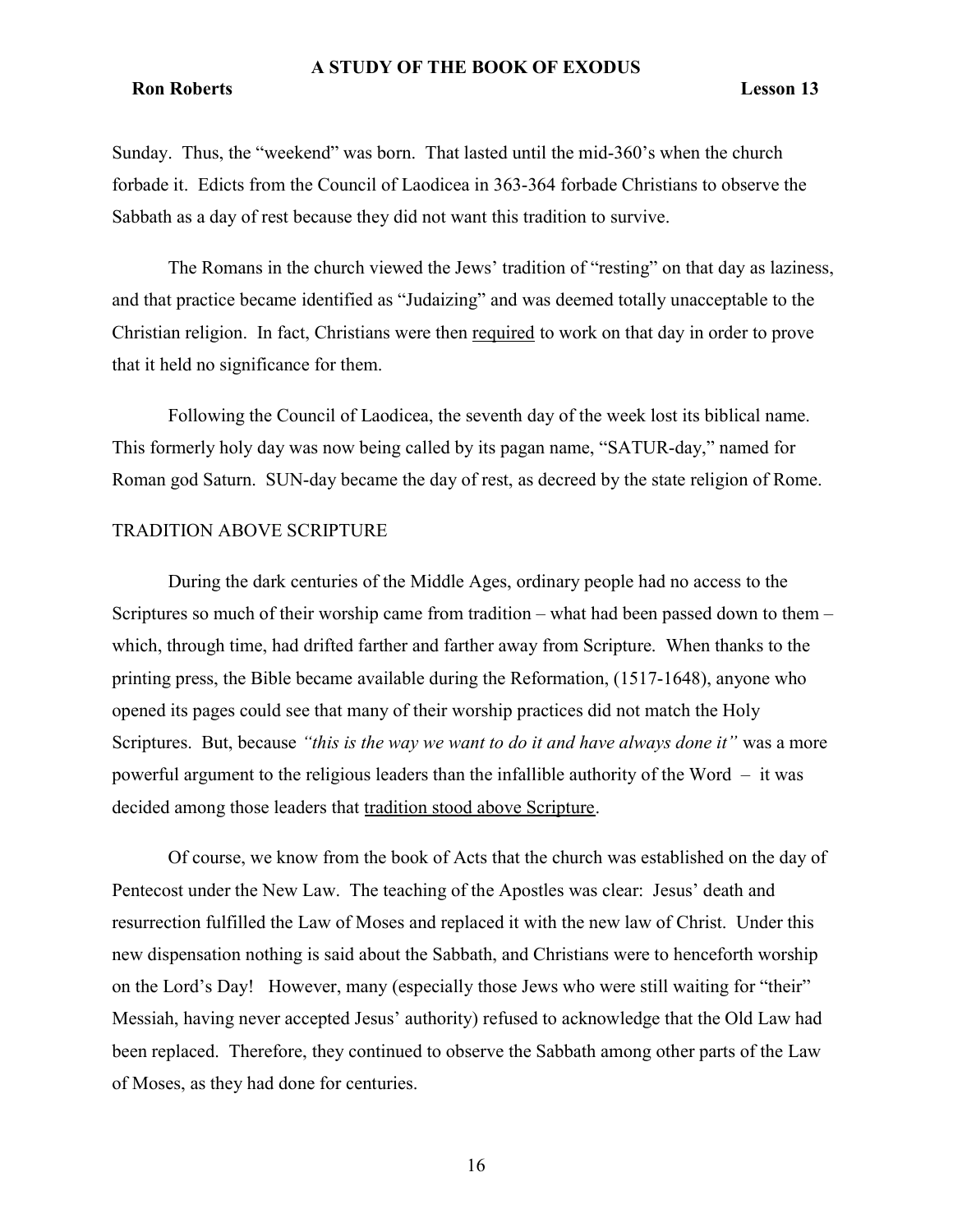# Ron Roberts Lesson 13

Since Jesus was not "their'' Messiah, His teachings were therefore not binding to them, either. So for these people, the decision to observe or not observe the Sabbath had nothing to do with it no longer being a holy day under the New Law, but instead with their own decision – or their church's decision – or their government's decision – to no longer honor it. It was the establishment of a new tradition, if you will. And, as was said above, "tradition over Scripture" was their motto. Jesus spoke vehemently about this to the Pharisees and their hypocritical religion and their man-made traditions. "... you invalidated the word of Jehovah for the sake of your tradition..." (Matthew 15:6-9)

# THE FIFTH COMMANDMENT –

"Honor your Father and your Mother."

"Speak to all the congregation of the children of Israel, and say to them: 'You shall be holy, for I the Lord your God am holy. 'Every one of you shall revere his mother and his *father, ...* " (Leviticus 19:2-3 NKJV)

Unless you honor your father and mother, you cannot honor Jehovah! Notice that this is the first commandment with a promise (Ephesians  $6:2-3$ ) "... that your days may be long, and that it may be well with you in the land which the Lord your God is giving you." (Deut  $5:16$ ). Reverence for your parents implies reverence for the Almighty who gave them to you, and the love and respect you show them will teach you to love God with all your heart and soul.

As recorded in Matthew 15, the hypocritical Pharisees did NOT honor their mother and father. Money that should have been set aside to care for their parents was labeled "devoted to God" so, under the pretense of being righteous, they could keep this money for themselves, thereby dishonoring their parents as well as attempting to deceive the Lord. They nullified the word of God by their traditions.

Solomon said, "My son, observe the commandment of your father and do not forsake the teaching of your mother." (Proverbs 6:20) and "Listen to your father who begot you, and